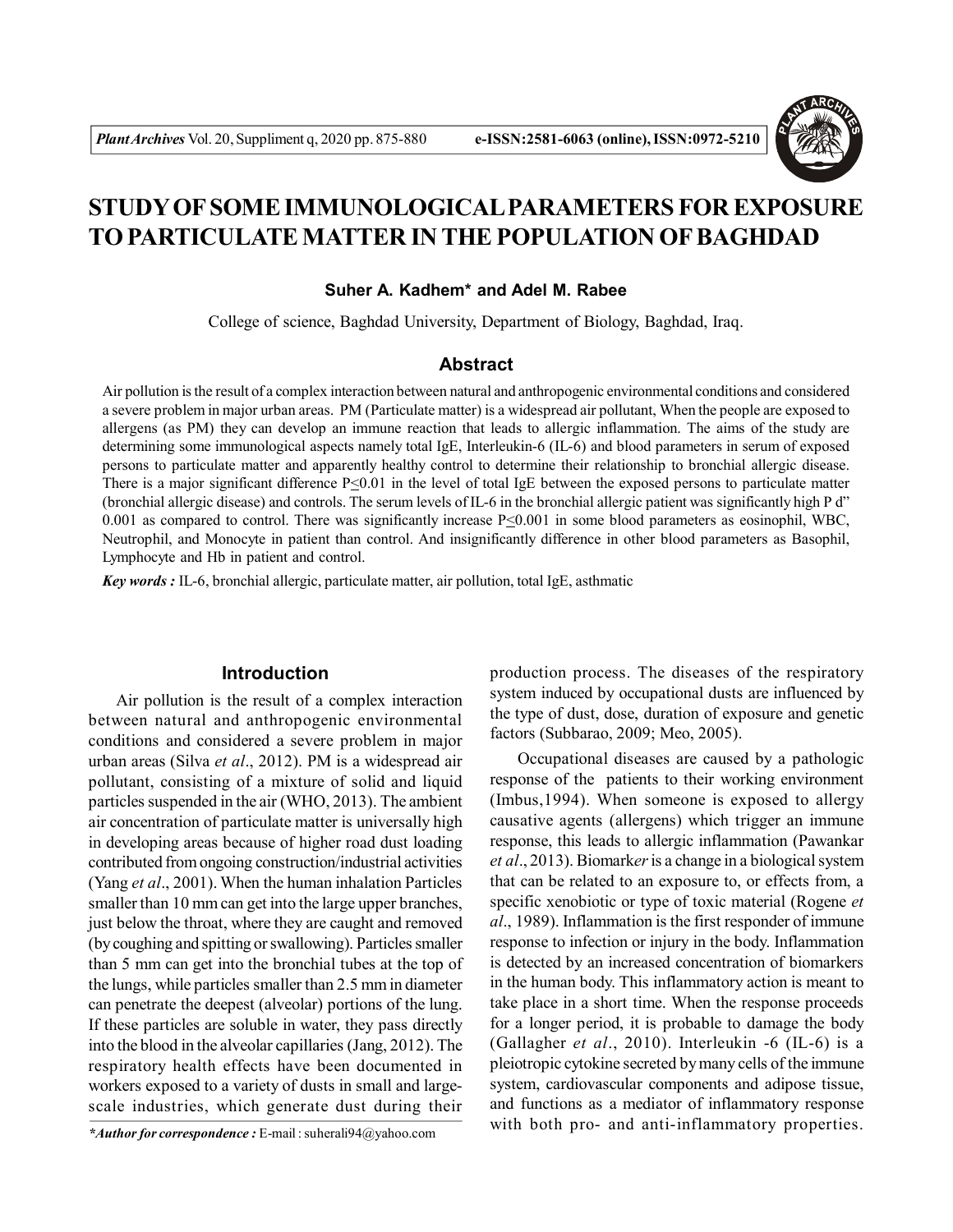Circulating levels of IL-6 differ greatly between individuals due to both genetic and environmental factors. Accumulated evidences have shown that IL-6 is involved in the development of asthma (Chen *et al*., 2011). The sequence of events in the allergic reaction consists of the production of IgE antibodies in response to an allergen, binding of IgE to Fc receptors of mast cells, cross-linking of the bound IgE by the allergen upon re-exposure, and release of mast cell mediators such as histamine, lipid mediators and cytokines. Some mast cell mediators cause rapid increase in vascular permeability and smooth muscle contraction, resulting in many of the symptoms (Kay, 2001; Holgate,1999). IgE also has an essential role in type I hypersensitivity, which manifests in various allergic diseases, such as allergic asthma, most types of sinusitis, allergic rhinitis, food allergies, and specific types of chronic urticaria and atopic dermatitis (Gould *et al*., 2003). The aims of the study are determining some immunological aspects namely total IgE, Interleukin-6 (IL-6) and blood parameters in serum of exposed persons to particulate matter and apparently healthy control to determine their relationship to bronchial allergic disease.

## **Materials and Methods**

# **Study groups**

A total of 50 blood samples from exposed persons to particulate matter diagnosed with bronchial allergic patients and 40 blood samples that were collected from apparently normal people and were considered as controls.

#### **Serological tests**

Total serum IgE was determined by Immunoenzymetric Assay by the uses of the total IgE ELISA Kit (Calbiotech/USA). The level of IL-6 in serum was estimated by serum level of IL-6 Kit (Elabscience/ USA). Blood parameters determined from complete blood count that was performed by Beckman Coulter analyzer instrument.

#### **Statistical analysis**

SPSS program (version 22) was used to elucidate the difference in parameters. Chi-square and T tests were used to compare between means of parameters of patients and apparently healthy control.

#### **Results**

# **Immunological results**

# **The blood parameters**

The means of Hemoglobin in exposed persons was  $(14.4 \pm 1.7)$  and in controls  $(13.3 \pm 1.8)$ , lymphocyte in exposed persons was  $(29.7\pm10.7)$  and in controls was  $(28.3 \pm 6.96)$ , and basophils count in exposed persons was  $(0.16 \pm 0.08)$  while in controls was  $(0.11 \pm 0.1)$ . These results indicated that the values of previous parameters within normal range with insignificant differences between exposed persons to particulate matters and controls.

However, eosinophil count in patients was  $(2.5 \pm 0.8)$ and in controls was  $(0.46 \pm 0.2)$ , WBC in exposed persons was  $(8.3 \pm 3.0)$  and in controls was  $(6.8 \pm 1.6)$ , Neutrophil in exposed persons was  $(60.02 \pm 12.8)$  and in controls was  $(50.23 \pm 7.85)$ , Monocyte in exposed persons was  $(7.2\pm 2.2)$  and in controls was  $(6.8\pm 2.2)$ . All the previous results showed significant increase in exposed persons

**Table 1:** Mean and standard deviation of the blood parameters.

| <b>Parameters</b>          | <b>Patients</b>  | <b>Controls</b>               | <b>P</b> value |
|----------------------------|------------------|-------------------------------|----------------|
|                            | $(mean \pm SD)$  | $(\text{mean} \pm \text{SD})$ |                |
| HB(g/dl)                   | $14.4 \pm 1.7$   | $13.3 \pm 1.8$                | <b>NS</b>      |
| WBC(x 10 <sup>9</sup> /L)  | $8.3 \pm 3.0$    | $6.8 \pm 1.6$                 | S              |
| Neutrophils ( $x 10^9/L$ ) | $60.02 \pm 12.8$ | $50.23 \pm 7.85$              | S              |
| Lymphocytes (x $10^9$ /L)  | $29.7 \pm 10.7$  | $28.3 \pm 6.96$               | <b>NS</b>      |
| Monocytes ( $x 10^9/L$ )   | $7.2 \pm 2.2$    | $6.8 \pm 2.2$                 | S              |
| Basophile ( $x 10^9/L$ )   | $0.16 \pm 0.08$  | $0.11 \pm 0.1$                | <b>NS</b>      |
| Eosinophil (x $10^9$ /L)   | $2.5 \pm 0.8$    | $0.46 \pm 0.2$                | P<0.001 S      |

S: significant, NS: non-significant

compare to control, as shown in (Table 1)**.**



**Fig. 1:** Serum level of IgE in patients and controls groups. **Serum levels of total IgE**



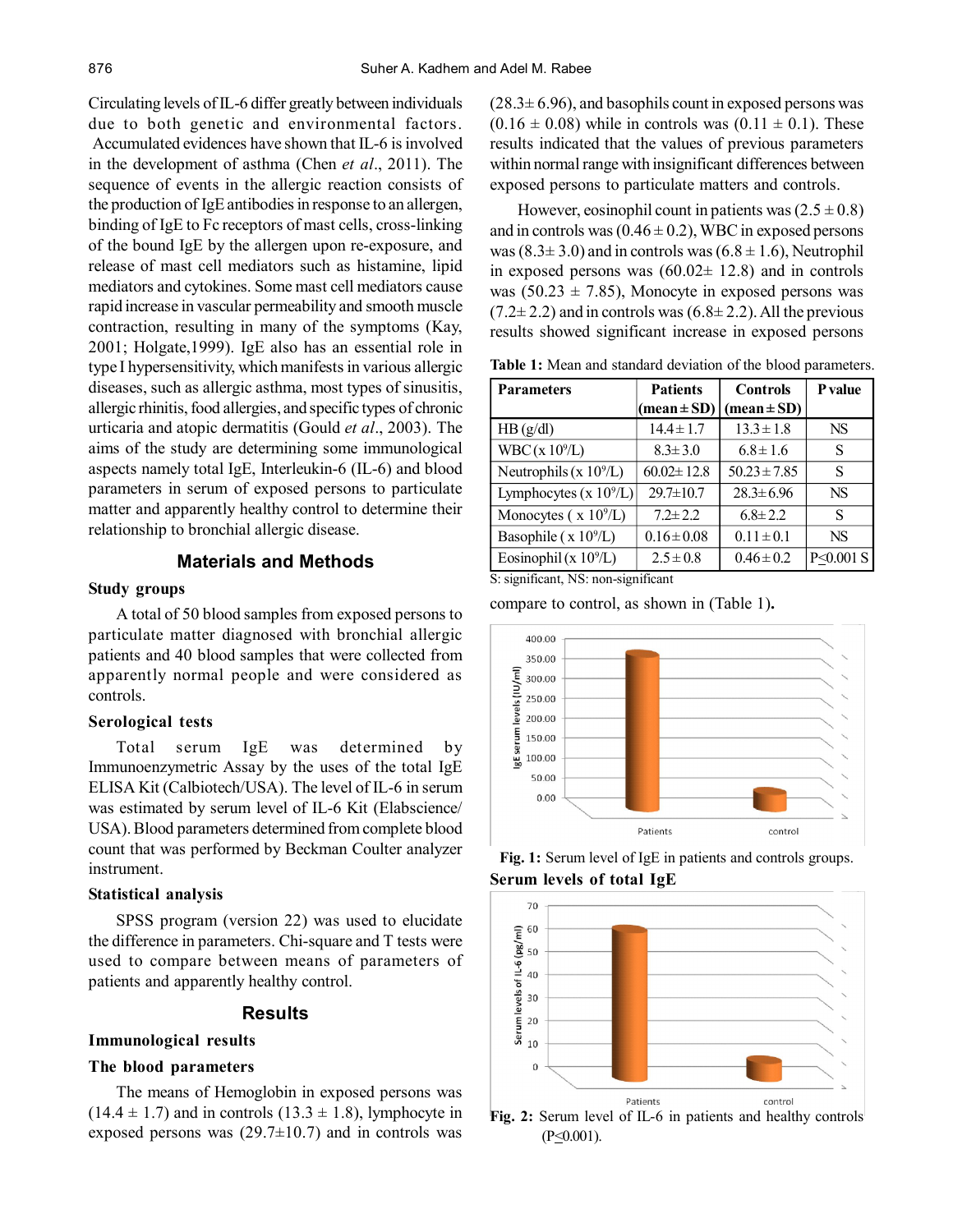# **Serum levels of IL-6**

#### **Discussion**

Air pollution is the source of many substances that may enter the human bloodstream through the nose, mouth, skin, and the digestive tract. Most air pollutants reach the blood quickly without previous bio-transformation and have been shown to produce harmful effects on the blood, bone marrow, spleen, and lymph nodes (Seaton *et al*.,1999; Pope *et al*.,1999)**,** making the blood system highly sensitive to environmental poisoning. Epidemiological studies report associations between particulate air pollution and increased mortality from pulmonary diseases. The exposure to ambient gaseous and particulate air pollution leads to an alteration of the differential white blood cell count in patients with chronic pulmonary diseases like chronic bronchitis, chronic obstructive pulmonary disease, and asthma (Brüske *et al.,* 2010).

The current study showed that the mean level of white blood cell count was  $(8.3\pm 3.0)$ ,  $(6.8 \pm 1.6)$  in exposed persons and controls respectively with significant difference between them. Air pollutant such as particulate matter and nitrogen dioxide ( $NO<sub>2</sub>$ ) enhances the airway reaction in humans to allergen, measured as decreased pulmonary function this case agreed with (Barck *et al*., 2005).

The mean of neutrophils was  $(60.02 \pm 12.8)$  in patients and  $(50.23 \pm 7.85)$  in controls there is significant difference between exposed persons and controls.

Neutrophils are polymorphonuclear leukocytes that play an essential role in the immune system, acting as the first line of defense against bacterial and fungal infections. Their role in the inflammatory process was once thought to be restricted to phagocytosis and the release of enzymes and other cytotoxic agents, but it is now known that these cells can release diverse mediators that have profound effects on the airways of asthmatic individuals. There is increasing evidence of the participation of neutrophils in allergic processes in general, and in asthma in particular. (Monteseirín, 2009).

The present result in agreement with Gungen and Aydemir (2017) who concluded that blood neutrophil was higher in patients with high allergic and asthma compared to control group.

The mean of eosinophil cells was  $(0.46 \pm 0.2)$ , in controls. The means of cells were in allergic asthma patients was  $(2.5 \pm 0.8)$ . The mean of patients is significantly high as compared to control (*P*<0.001).

This results in agreement with Previous studies (Bel

*et al.,* 2014; Ortega *et al.,* 2014; Brakhas *et al.,* 2015; Èelakovská and Bukaè, 2016; Rasheed, 2016; Celakovská *et al.*, 2019) who concluded that blood eosinophilia was detected in patients with asthmatics, and other disease as allergic rhinitis and atopic dermatitis. Allergen irritation of the airways can produce blood eosinophilia within hours (Klion, 2015). The pathophysiology of allergy and asthma involves a variety of changes at the cellular level, due to the activity of eosinophils, mast cells, neutrophils, and T lymphocytes (Adkinson *et al*., 2009). Mast cells contribute to the release of acute phase mediators and cytokines, which promote deleterious effects to healthy tissue. Eosinophils release cytokines, growth factors, and leukotrienes which cause further inflammation and produce the characteristic and recurrent symptoms of the disorder, including hyperreactivity in response to various provocative factors. With time, swelling and deposition of inflammatory cells, mucus, and debris ultimately denude the epithelium of the airway. Smooth muscle hypertrophy and neovascularization occur as a form of remodeling, mostly to detrimental effects as they because airway wall thickening. Additionally, deposits of collagen promote constriction and obstruction (Adkinson *et al*., 2009; Lemanske and Busse, 2010; Keglowich *et al*., 2013).

Moreover, the means of monocyte was in exposed persons was  $(7.2 \pm 2.2)$ . The mean of exposed persons is significantly high as compared to control  $(6.8 \pm 2.2)$ . The present result in agreement with (Tomita *et al.,* 1995).

Asthmatic syndrome is characterized by airway inflammation with different cell types, including neutrophils, eosinophils, mast cells, monocytes, and macrophages (Gin and Kay, 1985; Corrigan *et al*., 1988) Recent research has shown that monocytes and macrophages may play important roles in the pathogenesis of asthma and bronchial allergy. (Kay *et al.,* 1981; Melewicz *et al*., 1981; Rankin *et al*.,1982; Carrol *et al*.,1985; Cluzel *et al*.,1987 Wilkinson *et al*., 1989; Howell *et al*.,1989). Monocytes, whose numbers were also found to be increased in the airway mucosa, are known to be capable of migrating from the blood to the lung, where they mature and acquire more stimulatory activity. Monocytes are also present in the lung and, indeed, most alveolar macrophages and dendritic cells originate from monocytes (Bluase *et al*.,1979; Bowden and Adamson,1980).

When individuals inhaled allergens they have a genetic propensity to produce IgE antibodies against inhaled allergens. Allergic diseases are characterized by the development of IgE antibodies that react with the allergens. These IgE antibodies bind firmly to high affinity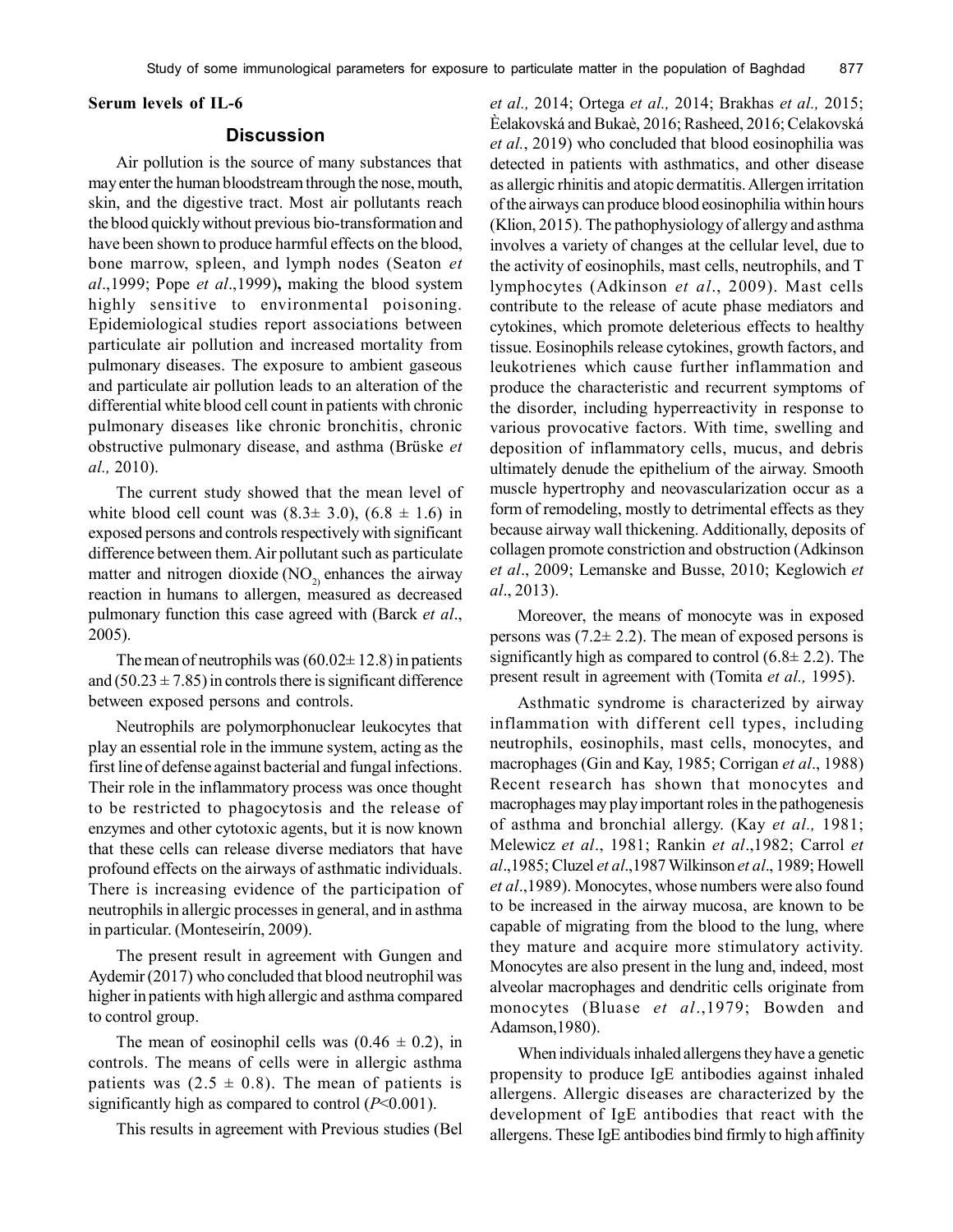IgE Fc receptors on mast cells in the tissues and upon exposure to the allergen that induced the IgE synthesis, the mast cells release mediators from their granules. The mediators (histamine, bradykinin, eosinophil chemotactic factors, etc.) cause the resultant clinical signs, such as lacrimation, nasal discharge, itching, and sneezing. In the asthmatic patient, additional effects include bronchial smooth muscle contraction, leading to a decrease in expiratory volume (Gershwin, 2003). Serum level of IgE high significantly (P<0.01) increased in exposed persons to particulate matter (patients group) with the median of (388.72 IU/ml) and rang from 212.96 to 433.73 IU/ml as compared to healthy control group median (42.96 IU/ml) and rang from 0.72 to 170.79 IU/ml, as shown in figure 1. The present results in agreement with other studies (Pien and Orange, 2008; Smith and Ownby, 2009; Hussein *et al.,* 2009; Rasheed *et al.,* 2018; Jo *et al.,* 2018; Celakovská *et al.,* 2019). All these studies concluded that total IgE increase in most patients with asthma and allergic rhinitis.

Brakhas *et al.,* (2015) concluded that allergic patients with any age have significant increased level of total IgE compared to healthy controls and explained that immune response to allergens mediated by IgE antibody specific to the allergen, after IgE bindings, mast cells and basophils are activated, starting a series of cellular and molecular events that results in the clinical manifestation of allergic diseases.

Serum level of IL-6 high significantly  $(P \le 0.001)$ increased in exposed persons (patients) group with serum median levels (64.67 pg/ml) and it ranged from 11.08 to 456.08 pg/ml as compared to apparently healthy control group serum median levels (7.84 pg/ml) with rang of 0.24 to 61.96 pg/ml, as shown in fig.2. The present results in agreement with (Yokoyama *et al*.,1997; Song *et al*., 2001; Stankiewicz *et al*., 2002; Neveu *et al*., 2010; Alwakil *et al*., 2011; Rincon and Irvin, 2012; Poynter and Irvin, 2016) who found increased serum levels of IL-6 in asthmatic exposed persons compared with normal subjects.

Lacy *et al.*, (1998) concluded that elevated levels of circulating IL-6 were observed in asthmatic subjects (both symptomatic and asymptomatic) compared to normal controls with further increase during natural exacerbation of asthma compared to asymptomatic periods.

Particulate matter (PM) in ambient air is a risk factor for human respiratory and cardiovascular diseases. The delivery of PM to airway epithelial cells has been linked to release of proinflammatory cytokines (Zhao *et al*., 2009). Inflammation seems to result from elevated cytokines/chemokines production in airway epithelial, endothelial, and Th1/Th2 lymphocytes. secretion of IL-6 from the lung is significantly higher in response to environmental toxins and stimuli, including PM (Yu *et al*., 2002; Becker *et al*., 2005; Mutlu *et al*., 2007).

Although most cytokines initiate or amplify inflammation, some cytokines appear to have an inhibitory or anti-inflammatory effect on allergic inflammation. There is increasing evidence that certain cytokines do have both anti-inflammatory and modulatory effects and their secretion may be defective in asthmatic patients (Yssel and Groux, 2000). IL-6 is a representative proinflammatory cytokine that has been shown to be connected to various inflammatory states or diseases. Various cells were found to be capable of producing it as T-cells and airway epithelial cells (Peter *et al*., 2006).

#### **Conclusions**

As a conclusion, Inhalation of air pollutants (allergens) as particulate matter they can develop an immune reaction that leads to allergic inflammation. Based on current results, a significant increase of serum IgE levels and serum IL-6 levels in the exposed person to particulate matter than controls. The blood parameters such as eosinophil, WBC, Monocyte, and Neutrophil considered a good biomarkers of exposure to particulate matter.

## **Recommendations**

We need other studies from other regions of Iraq to confirm the results of the current study. Promote environmental awareness among people to stay away from exposure to particulate matter because of its severe risks to human health. Other studies are needed to find out about other diseases associated with particulate matter.

#### **Acknowledgements**

The authors thank the Iraqi Ministry of higher Education and the University of Baghdad (College of Science) for the support for this research.

#### **References**

- Adkinson, N.F., B.S. Bochner and W.W. Busse *et al.* (2009). Middleton's allergy: principles and practice, 7th edn. Mosby/Elsevier, Philadelphia**.**
- Alwakil, I.M., A.M. Al Kabeer, T.H. Kabil and A.A. Abdelmonem (2011). Seruminterleukin-6 and interleukin-8 in bronchial asthma. AAMJ, **9(3)**.
- BrüskeI, H.R., M.M. Socher, R. Rückerl, A. Schneider, J. Heinrich, G. Oberdörster, H.E. Wichmann and A. Peters (2010). Impact of Ambient Air Pollution on the Differential White Blood Cell Count in Patients with Chronic Pulmonary Disease. *Inhal. Toxicol.*, **22(3)**. doi:10.3109/08958370903207274.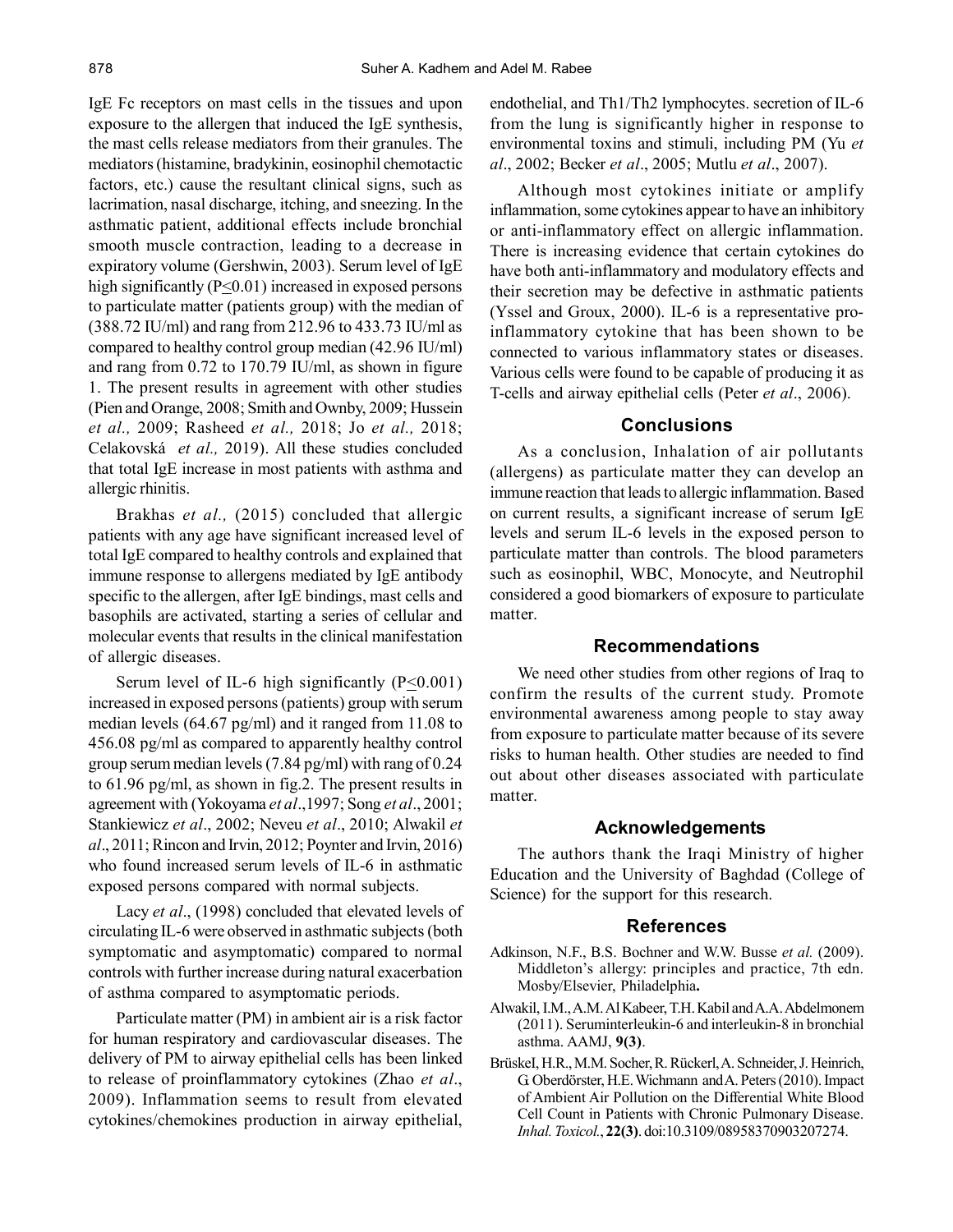- Barck, C., J. Lundahl, G. Hallden and G. Bylin (2005). Brief exposures to NO2 augment the allergic inflammation in asthmatics, **197(1):** 58-66.
- Bel, E.H., S.E. Wenzel, P.J. Thompson, C.M. Prazma, O.N. Keene, S.W. Yancey, H.G. Ortega and I.D. Pavord (2014). SIRIUS Investigators. Oral glucocorticoid-sparing effect of mepolizumab in eosinophilic asthma. *N. Engl. J. Med*., **371(13):** 1189-1197.
- Brakhas, S.A., A.J. Hassan and A.N. Jassim (2015). Study of total Immunoglobulin E and Eosinophil count in allergic disease. *Bag. Sci. Jou.,* **13(2):** 298-304.
- Bluas6 van Oud Albas, B. Van der Linden-Schreiber and R. Van Furth (1979). Origin, kinetics and characteristics of pulmonary macrophages in the normal steady state. *J. Exp. Med*., **149:** 1504-18.
- Bowden, D.H. and I.V.R. Adamson (1980). Role of monocytes and interstitial cells in the generation of alveolar macrophages, I: kinetic studies of normal of normal mice. *Lab. Invest.*, **42:** 511-7.
- Becker, S., L.A. Dailey, J.M. Soukup, S.C. Grambow, R.B. Devlin and Y.C. Huang (2005). Seasonal variations in air pollution particle-induced inflammatory mediator release and oxidative stress. *Environ. Health Perspect*., **113:**1032-1038.
- Chen, F., Jing Guo, Shu-Ping Gao, Chu Chen, Yun-Feng Guo, Le Gui, Hai-Hua Geng, Li-Jun Ge, Jian-Hua Zhu and Min Pan (2011). Interleukin-6 -634C>G polymorphism in hypertensive patients with and without left ventricular hypertrophy. *Molecular Medicine Reports*, **4:** 283-289.
- Celakovská, J., J. Bukac, K. Ettler, J. Vaneckova, I. Krcmova, K. Ettlerova and J. Krejsek (2019). Evaluation of Peripheral Blood Eosinophilia in Adolescent and Adult Patients Suffering from Atopic Dermatitis and the Relation to the Occurrence of Allergy to Aeroallergens. *Indian J. Dermatol.,* **64(1):** 34-40.
- Èelakovská, J. and J. Bukaè (2016). Eosinophils in patients suffering from atopicdermatitis and the relation to the occurrence of food allergy and other atopic diseases. *Food Agric. Immunol*., **27(5):** 700-710.
- Corrigan, C.J., A. Hartnell and A.B. Kay (1988). Tlymphocyte activation in acute severe asthma. *Lancet.*, **1:**1129-32.
- Carrol, M.P., S.R. Durham, G. Walsh and A.B. Kay (1985). Activation of neutrophils and monocytes after allergenand histamineinduced bronchoconstriction. *J. Allergy clinimmunol.*,**75:**290-6.
- Cluzel, M., M. Damon and P. Chanez *et al*. (1987). Enhanced alveolar cell] [uminol-dependent chemiluminescence in asthma. *J. Allergy clinimmunol.*, **80:**195-201.
- Gallagher, J.E., E.A.C. Hubal and S.W. Edwards (2010). "Biomarkers for environmental exposure," in Biomarkers in Medicine, Drug Discovery and Environmental Health, V. S. Vaidya and J. V. Bonventre, Eds., 519-547, John Wiley & Sons, Hoboken, NJ, USA, 2010.
- Gould, H.J., B.J. Sutton, A.J. Beavil, R.L. Beavil, N. McCloskey H.A. Coker, D. Fear and L. Smurthwaite (2003). "The biology of IGE and the basis of allergic disease". *Annu. Rev. Immunol*., **21:** 579-628.
- Gungen, A.C. and Y. Aydemir (2017). The correlation between

asthma disease and neutrophil to lymphocyte ratio. *Res. J. Allergy Immunol.*, **1(1):**1-4.

- Gin, W. and A.B. Kay (1985). The effect of corticosteroids on monocyte and neutrophil activation in bronchial asthma. *J. Allergy clinimmunol.*, **76:** 682-8.
- Gershwin, L.J. (2003). Effects of Air Pollutants on Development of Allergic Immune Responses in the Respiratory Tract. Clinical & Developmental Immunology, June-December, **10 (2–4):** 119-126.
- Howell, C.J., J.L. Pujol and A.E.G. Crea *et al*. (1989). Identification of an alveolar-macrophage-derived activity in bronchial asthma enhances leukotriene C4 generation by human eosinophils stimulated by calcium ionophore A23187 as granulocytemacrophage colony-stimulating factor (GM-CSF). *Am. Rev. Respir. Dis*., **140:**1340-8.
- Hussein, Y.M., A.S. Ahmad, M.M. Ibrahem, S.A. Tarhouny, S.M. Shalaby, A.S. Elshal and M. Said. (2009). Interferon Gamma Gene Polymorphism as a Biochemical Marker in Egyptian Atopic Patients. *J. Investig. Allergol. Clin. Immunol*., **19(4):** 292-298.
- Holgate, S.T. (1999). The epidemic of allergy and asthma. *Nature*, **402 (6760 Suppl):** B2-4.
- Imbus, H.R. (1994). Clinical aspects of occupational medicine, in: Carl, Zenz, O. Bruce Dickerson, Edward, P. HorvathJR (Eds.), Occupational Medicine, Mosby, London, 1994, 3.
- Jo, K.M., H.K. Lim, E. Choi, J.S. Lee, M.A. Cheong and M.H. Hong (2018). Thymus and activation-regulated chemokine (TARC)/CCL17 and IgE are associated with elderly asthmatics. (2018). *Immun. Ageing*., **15(13):** 1-7.
- Jang, (2012). Particulate Air Pollutants and Respiratory Diseases. http://dx.doi.org/10.5772/51363
- Kay, A.B. (2001). Allergy and allergic diseases. First of two parts. *N. Engl. J. Med*., **344:** 30-7.
- Klion, A.D. (2015). Eosinophilia: a pragmatic approach to diagnosis and treatment. *Hematology Am. Soc. Hematol. Educ. Program*, 92-97. doi:10.1182/asheducation-2015.1.92.
- Keglowich, L., M. Roth and M. Philippova *et al*. (2013). Bronchial Smooth muscle cells of asthmatics promote angiogenesis through elevated secretion of CXC-Chemokines (ENA-78, GRO-alpha, and IL-8). PLoS One 8, e81494.
- Kay, A.B., P. Diaz, J. Carmichael and I.W. Grant (1981). Corticosteroidresistant chronic asthma and monocyte complement receptors. *Ctin. Exp. Immunol.*, **44:** 576-80.
- Lemanske, R.F. Jr and W.W. Busse (2010). Asthma: clinical expression and molecular mechanisms. *J. Allergy Clin. Immunol.*, **125:** S95- S102.
- Lacy, P., F. Levi-Schaffer, S. Mahmudi-Azer, B. Bablitz, S.C. Hagen and J. Velazquez *et al*. (1998). Intracellular localization of interleukin-6 in eosinophils from atopic asthmatics and effects of interferon gamma. *Blood*, **91:** 2508-16.
- Meo, S.A. and A.M. Al-Drees (2005). Lung function among non-smoking wheat flour mill workers. *International Journal of Occupational Medicine and Environmental Health*, **18(3):** 25964
- Monteseirín, J. (2009). Neutrophils and Asthma. *J. Investig.*